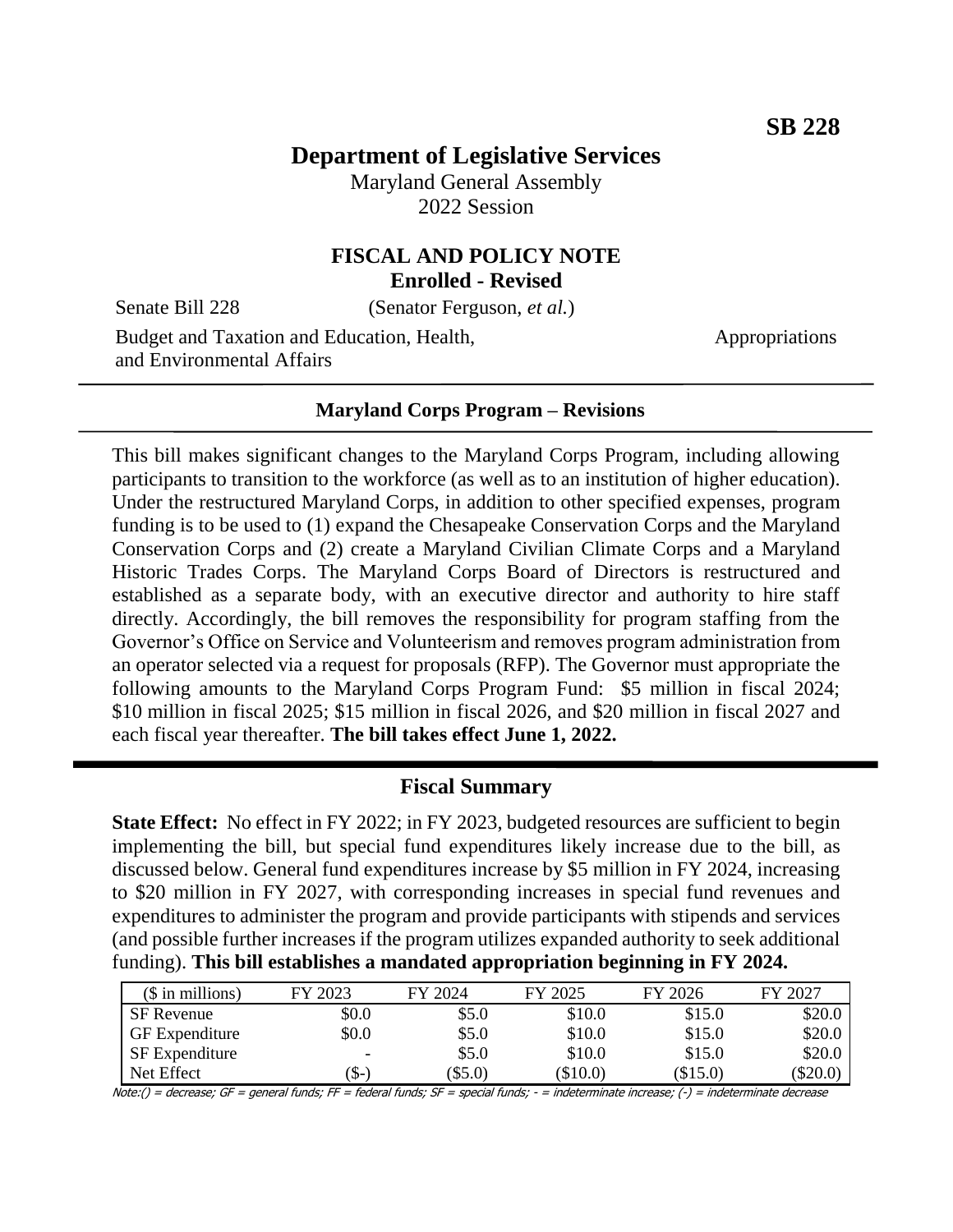**Local Effect:** To the extent local governments participate in the Maryland Corps Program or the AmeriCorps Program using the Maryland Corps Program as an intermediary, local governments benefit from the value of volunteer hours served in local governments.

**Small Business Effect:** Minimal.

# **Analysis**

#### **Bill Summary:**

### *Maryland Corps Program*

The purpose of the program is altered such that it no longer specifies that the program will provide meaningful opportunities *to at least 100 corps* participants. The bill also clarifies that the purpose of the program is to equip corps participants with the skills to transition to the workforce (in addition to higher education).

The Maryland Civilian Climate Corps is to be created to conserve and restore State and local parks and engage in other climate or environmental projects. The Maryland Historic Trades Corps is be to created to place young adults and young veterans in regionally based work crews tasked with rehabilitation of State historic resources.

The Maryland Corps Program is exempted from general State procurement law except for the State's Minority Business Enterprise (MBE) Program. Additionally, the Maryland Corps Program is subject to legislative review.

"Participating organization" is defined as a nonprofit organization or government agency that has a focus on community or other service, service learning, volunteerism, or other activities or experiences with a similar mission; hosts a program participant in a service role; and complies with specified civil rights and nondiscrimination statutes.

## *Participant Eligibility*

The bill expands eligibility for the program by repealing the requirements that a corps participant be between 17 and 23 years old, be eligible for in-state tuition, have obtained a high school diploma or GED, and have not obtained a vocational certificate or degree from an institution of higher education.

#### *Maryland Corps Board of Directors*

SB 228/ Page 2 *Composition:* The bill establishes the Maryland Corps Board of Directors as a body politic and corporate and an instrumentality of the State and specifies certain actions the board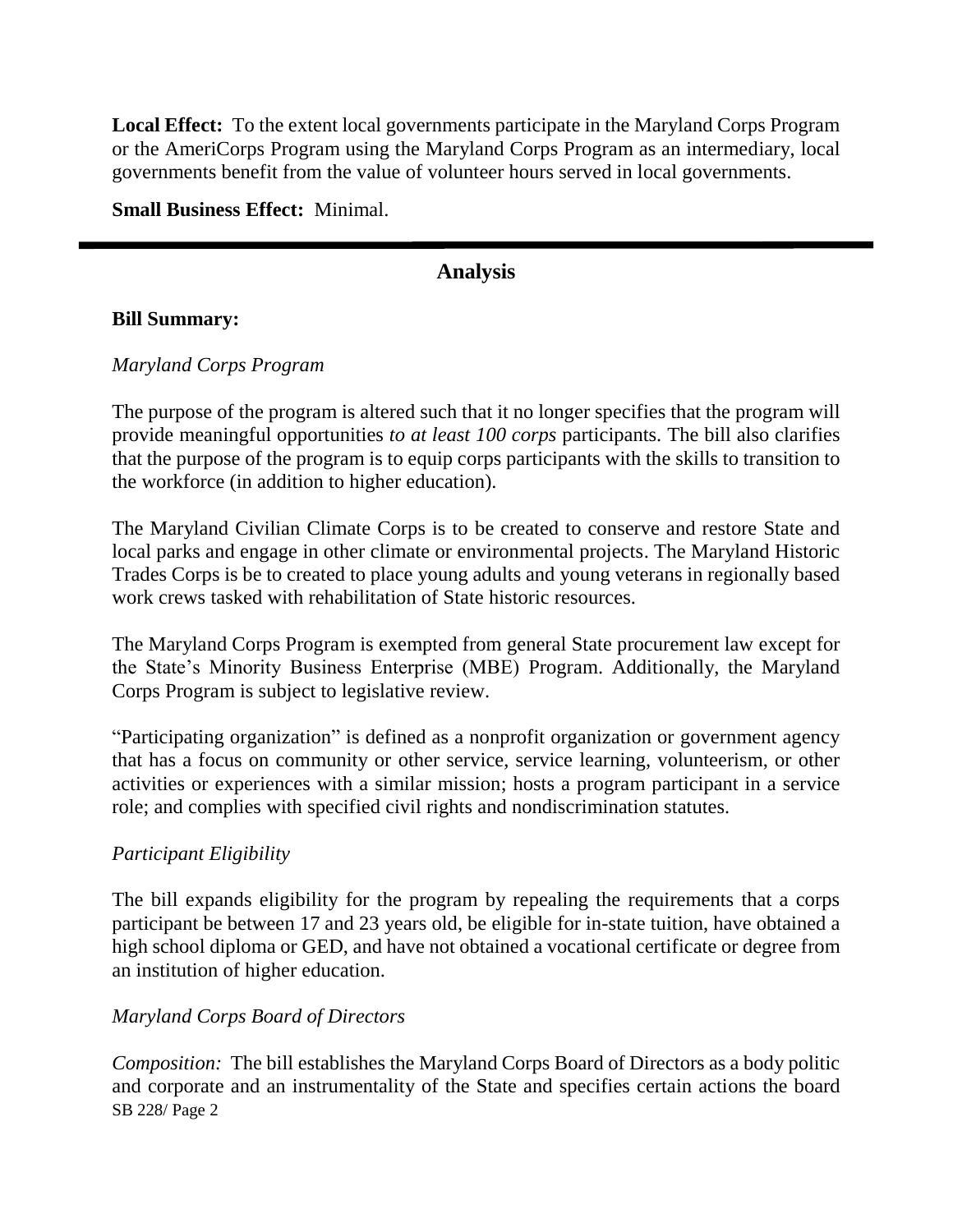may take, including, but not limited to, all things necessary or convenient to carry out powers expressly granted in statute.

The bill restructures the Maryland Corps Board of Directors. The President of the Senate and the Speaker of the House must jointly appoint a board chair. The board chair may be removed jointly by the President and the Speaker for specified reasons. The number of Governor appointees to the board is reduced from three to two, and one of the Governor's appointees must be a representative from the Governor's Office on Service and Volunteerism. The number of members appointed by the President of the Senate and the Speaker of the House individually is reduced to one member each. Instead, two members must be jointly appointed by the President of the Senate and the Speaker of the House, one of whom must represent a service organization in the State, and one of whom must be a current participant in a public service program or have ended his or her participation during the preceding three years.

The terms of board members are staggered, as specified. New members of the board must be appointed by their respective appointing authorities on or before September 1, 2022.

*Responsibilities:* The bill specifies that board members are subject to certain provisions of State Public Ethics Law. Board members must meet at least once every two months, and board meetings are subject to the requirements of the Open Meetings Act.

The board is responsible for expanding service opportunities in the State in accordance with specified goals relating to creating a strong annual cohort bond of unity, ensuring equitable access to participate in the program, helping participants develop critical job skills, and ensuring each district of the State can communicate its unique needs and choose appropriate solutions. The board must prioritize for participation in the program individuals historically underrepresented in either (1) higher education enrollment or completion or (2) employment by large-scale and community employers or participating organizations.

The board must adopt regulations regarding:

- selection criteria for and classification of regional operating partners;
- eligibility requirements for participating organizations;
- prioritizing placement of program participants with large-scale employers;
- a centralized and efficient screening and placement process;
- stipends for participants, including monetary payment of at least \$15 per hour, health insurance benefits, the potential for wraparound services, and requirements for large-scale employers to provide matching funds;
- an education award of \$6,000 for participants that complete at least nine months of service, which must be deposited into a tax-exempt Maryland 529 account;

SB 228/ Page 3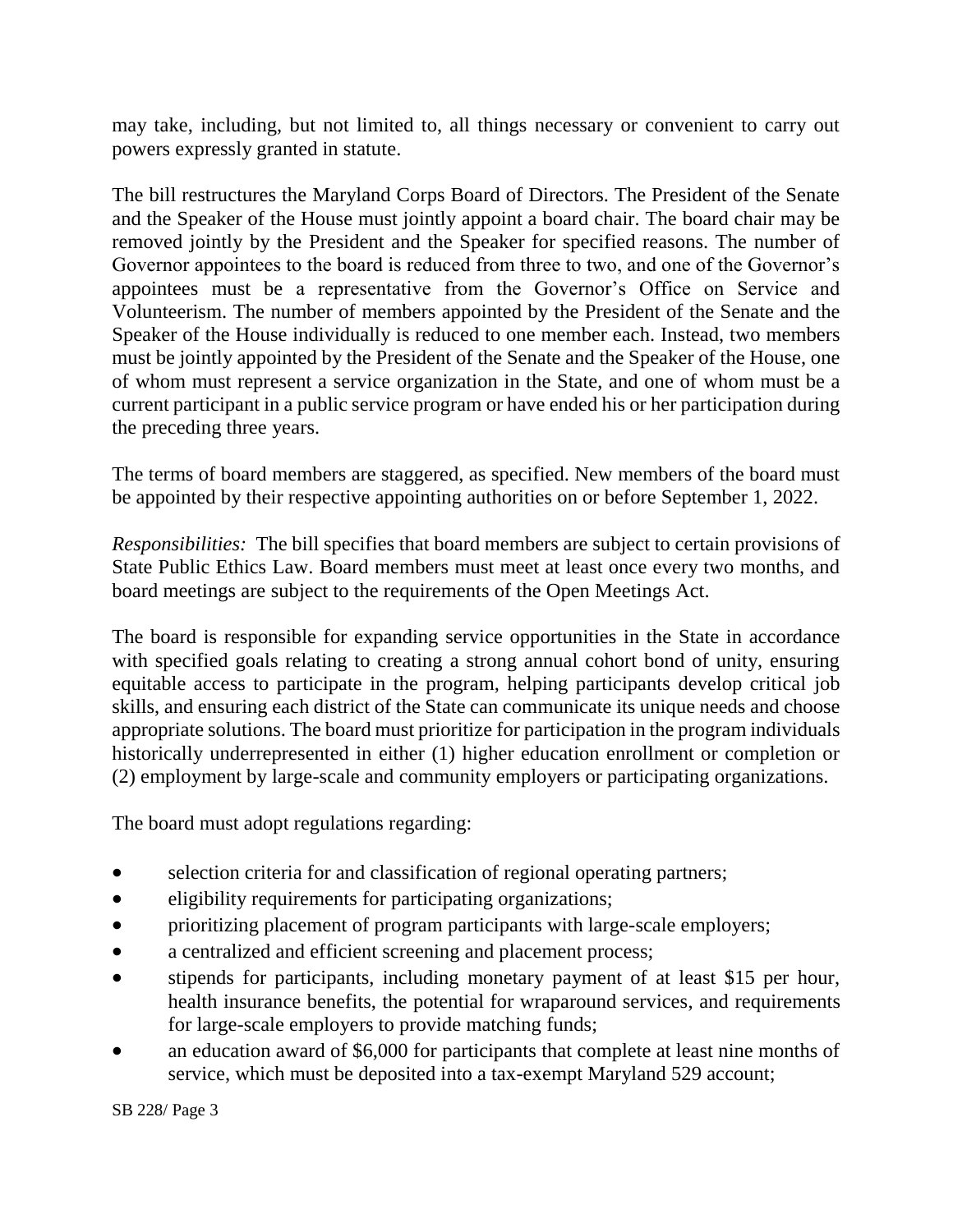- workforce development training and wraparound services;
- additional training and support services for participants after service completion;
- ongoing evaluation of opportunities to expand service in the State; and
- ongoing evaluation of the program to ensure access and effectiveness, including demographics, post-participation trajectories of participants, and an evaluation of the needs served in the community by the program.

The board must act as an intermediary with the AmeriCorps Program to secure federal funding and alleviate the administrative burden on State organizations to participate in AmeriCorps. The board must focus on expanding service opportunities in State and local parks and in the public health sector when working with AmeriCorps.

# *Executive Director and Staff of the Maryland Corps Board of Directors*

The bill repeals the responsibility of the Governor's Office on Service and Volunteerism to provide staff, technical assistance, and other support to the board and its operator. Relatedly, the bill repeals the requirement for the board to have an operator and the accompanying RFP process to select a program operator.

Instead, the bill specifies that (1) the board must appoint an executive director who serves at the pleasure of the board and (2) the board must determine the salary of the executive director. The executive director is the chief administrative officer of the program and must manage the administrative affairs and technical activities of the program in accordance with the policies and procedures the board establishes.

The board may employ a staff in accordance with its budget, and staff employed by the board are State employees subject to the Maryland Public Ethics Law under Title 5 of the General Provisions Article. Employees may participate in the State Retirement and Pension System under Division II of the State Personnel and Pensions Article.

# *Stipends and Other Benefits for Participants*

The bill repeals provisions requiring a corps participant to serve for at least nine months and allowing a participant to be eligible for a monetary stipend of up to \$15,000 as determined by the board. Also repealed are provisions that allow participants who complete the program to receive a one-time scholarship award for up to \$6,000, which may be used toward a vocational certificate, an associate's degree, or a bachelor's degree. Instead, as noted above, the board must adopt regulations regarding an education award of \$6,000 for program participants who complete at least nine months of service. Stipends for participants also include monetary payment of at least \$15 per hour, health insurance benefits, and wraparound services as specified in regulations to be adopted by the board.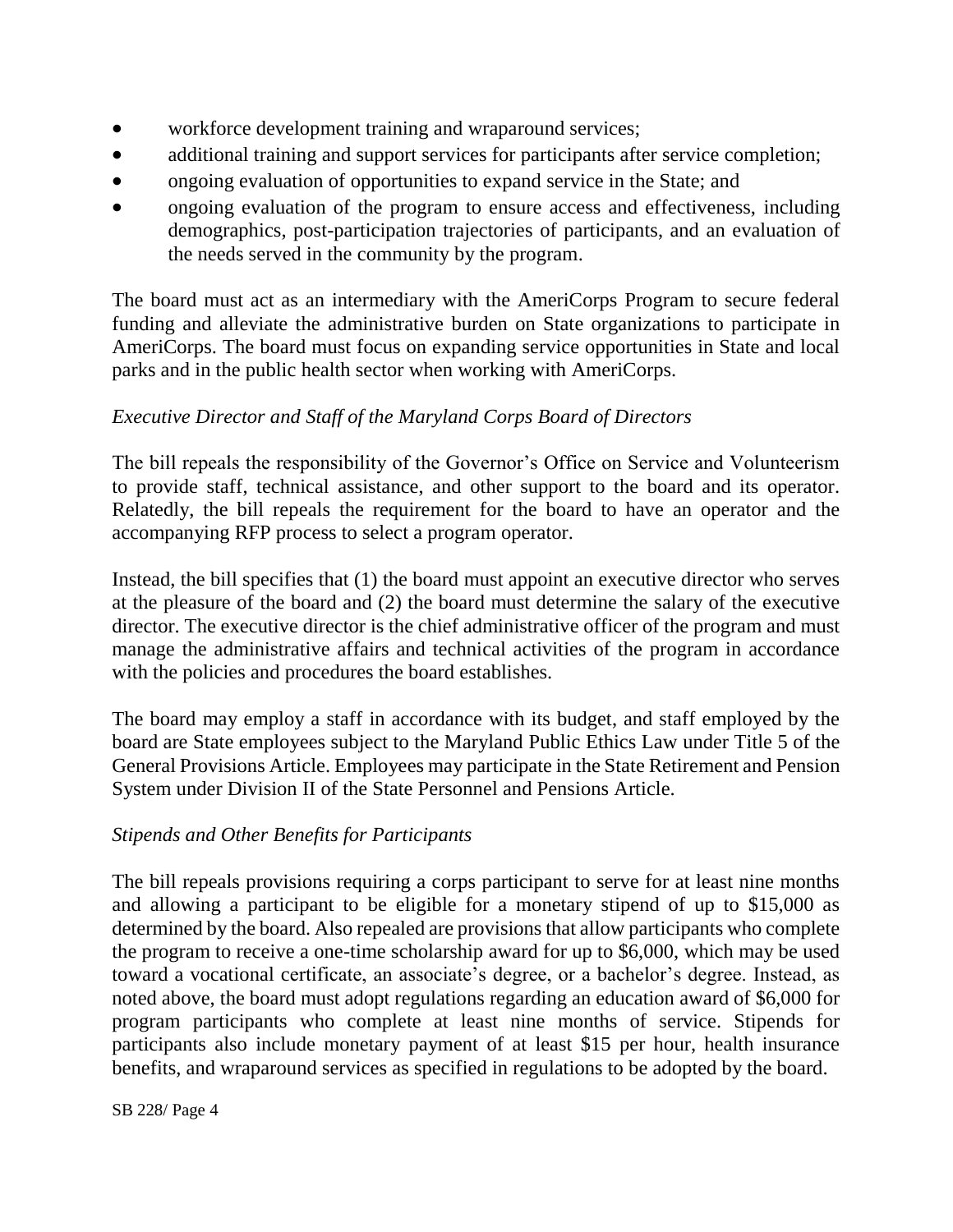"Wrapround services" includes child care, transportation, housing, mental health, crisis intervention, substance abuse prevention or treatment, legal aid, financial literacy programming, job search and application support, and college application support.

The bill expands the in-state residency requirement waiver that allows individuals who have completed all service hours for an AmeriCorps Program in the State to receive in-state tuition to also include individuals who completed a service program under the Maryland Corps Program.

## *Funding and Legislative Intent*

The Governor must include in the annual budget bill an appropriation to the Maryland Corps Program Fund of \$5 million in fiscal 2024, \$10 million in fiscal 2025, \$15 million in fiscal 2026, and \$20 million in fiscal 2027 and each fiscal year thereafter.

In addition to the money appropriated to the board, the board may use State or federal grant money; borrow money; accept gifts, contributions, or loans; and exercise a power usually possessed by a private corporation in performing similar functions unless to do so would conflict with State law.

The bill expresses legislative intent that appropriations to the special fund are in addition to any federal funding received for State service or volunteer programming, and any funding received for State service or volunteer programming be deposited into the fund for use by the program.

The bill authorizes additional uses for appropriated funding and any other funding received, including providing staff for the program. The fund must cover marketing and recruitment expenses and specified programmatic expenses to expand service opportunities throughout the State. Marketing and recruitment conducted by the program must prioritize historically black colleges and universities, community colleges, high schools with low rates of matriculation, trade schools, and youth who are disconnected from school or work.

# **Current Law:**

## *Maryland Corps Program*

Statute specifies that the Maryland Corps Program is administered and managed by a seven-member board of directors, with two members each appointed by the President of the Senate and the Speaker of the House of Delegates, and three members appointed by the Governor. Members are appointed for staggered four-year terms. In appointing members of the board, the appointing authorities must take into consideration the prospective appointees' experience and the diversity of the State, as specified in statute. Members of

SB 228/ Page 5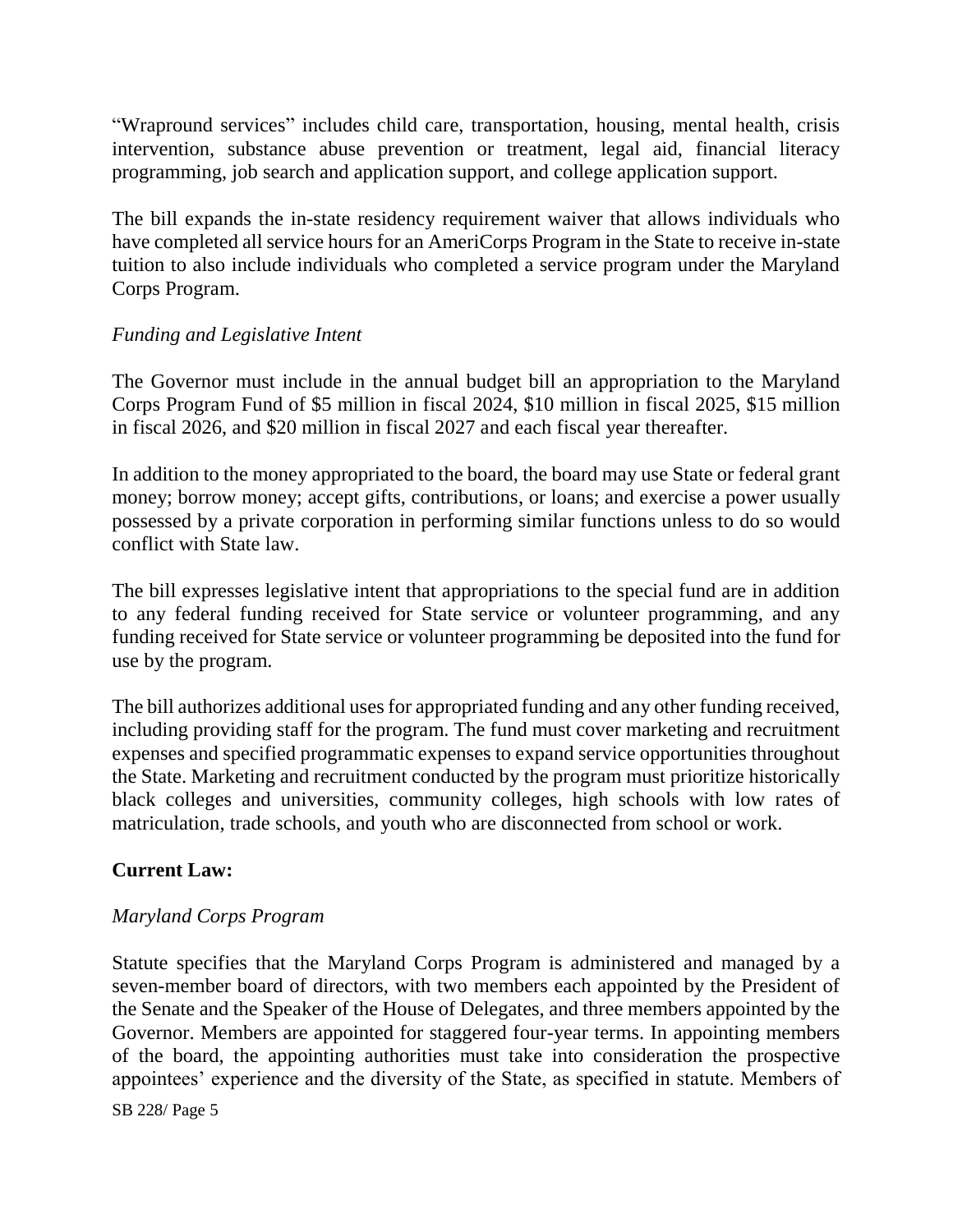the board may be removed by their respective appointing authorities for incompetence, misconduct, immorality, or failure to perform their duties. They do not receive compensation but may be reimbursed for their expenses.

The Governor's Office on Service and Volunteerism within the Governor's Office of Community Initiatives must staff the board and provide technical and other assistance to the program operator. By June 1, 2017, the board was required to issue an RFP for a program operator, which had to contain elements specified in statute. Individuals who participate in Maryland Corps:

- must be between the ages of 17 and 23;
- must be eligible for in-state tuition;
- must have obtained a high school diploma or general equivalency diploma; and
- must not have obtained a vocational certificate, associate's degree, or bachelor's degree from an institution of higher education

Maryland Corps participants must serve for at least nine months with a nonprofit organization or government agency that has a focus on community or other service, civic engagement, volunteerism, or other activities or experiences with a similar mission. During their service, they are eligible for a stipend of up to \$15,000. Upon successful completion of their service, they are eligible for a one-time scholarship of \$6,000, to be used at a public or private nonprofit institution of higher education in the State that is certified by the Maryland Higher Education Commission. The scholarship may not be construed to prohibit or impede the award of any other financial aid for which the participant is eligible.

The Maryland Corps Program Fund is a continuing, nonlapsing special fund of the State for the purpose of:

- providing stipends and scholarships to participants;
- covering expenses incurred by the board, including those related to issuing the RFP;
- covering expenses incurred by the program operator selected by the board;
- covering expenses incurred to study the potential use of the program as a workforce development tool;
- covering expenses incurred to study how alumni of the program could be better positioned to meet the current and future needs of employers in the State; and
- provide funding for the program to match gifts or grants received by the board for the fund.

SB 228/ Page 6 Funding is as provided in the State budget. The board must explore the possibility of accessing federal or other grant funding for the program and awarding participants with academic credit for their service. The fund is subject to audit by the Legislative Auditor.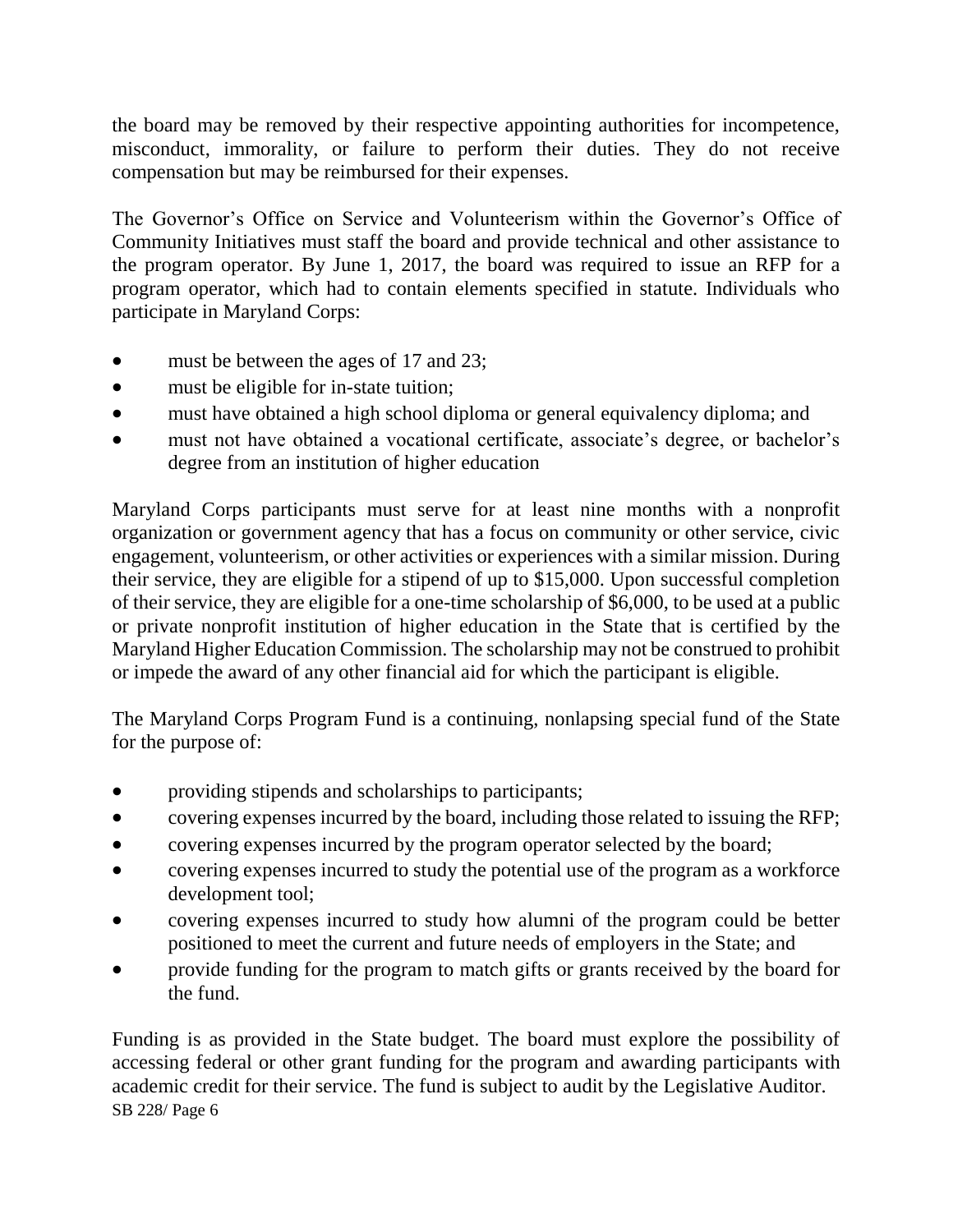The board must make annual reports related to the operation of the Maryland Corps Program.

# *The Governor's Office on Service and Volunteerism*

The Governor's Office on Service and Volunteerism has four staff that administer approximately \$6 million in federal funds (\$5.1 million of which are direct subawards to AmeriCorps State programs). The current staff oversee AmeriCorps State programs supporting 923 AmeriCorps members and supporting volunteer connector organizations throughout the State. The current staff also provide administrative support and funding packages to the 25-member Governor's Commission on Service and Volunteerism. The current staff are fully subscribed with their current duties.

# *Chesapeake Conservation Corps and Maryland Conservation Corps Programs*

The [Chesapeake Conservation Corps Program](https://cbtrust.org/chesapeake-conservation-corps/) facilitates youth involvement in energy conservation and environmental efforts, and associated career opportunities for the participants, by pairing young individuals ages 18 to 25 with qualifying host organizations to undertake energy conservation and environmental projects. The program provides stipends to participating young adults and optional grants to host organizations for costs associated with projects undertaken as part of the one-year term of service. A host organization can be a nonprofit organization; a school; a community association; a service, youth, or civic group; an institution of higher education; a county or municipality; or a unit of State government.

The program is administered by the Chesapeake Bay Trust in consultation with the Chesapeake Conservation Corps Board, which is established to advise the trust in the development and implementation of the program. The program has 30 to 35 participants a year.

The [Maryland Conservation Corps](https://dnr.maryland.gov/publiclands/pages/mcc.aspx) is an AmeriCorps program that aims to provide meaningful and productive employment for youth (ages 16 to 24) to conserve or develop natural resources and enhance and maintain environmentally important lands and waters. The program furthers the understanding and appreciation of natural resources, while teaching basic and fundamental work ethics. According to the program's 2019-2020 [Annual Report,](https://dnr.maryland.gov/publiclands/Documents/2019-2020-MCC-Annual-Repor.pdf) the program includes 35 members working in crews of five hosted across seven Maryland State Parks. The program is administered by the [Maryland Park Service,](https://dnr.maryland.gov/publiclands/Pages/outdooreduc.aspx) which also operates the Maryland Conservation Jobs Corps, and the Veterans Conservation Corps.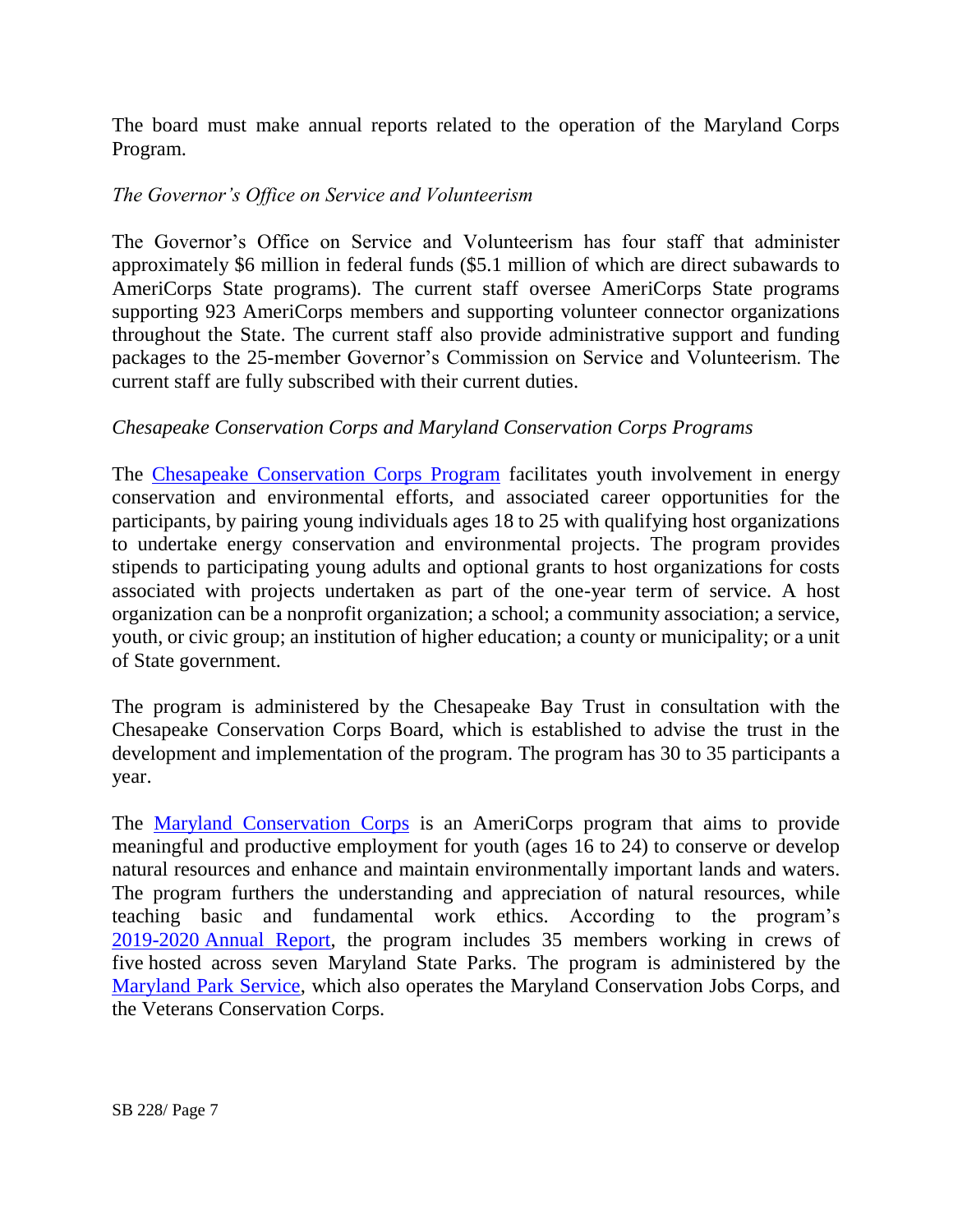#### *Minority Business Enterprise Program*

# For an overview of the State's MBE program, please see the **Appendix – Minority Business Enterprise Program**.

**State Fiscal Effect:** Although the Maryland Corps Program has existed in statute since 2016, the board has not been appointed as the program has not, through fiscal 2022, received any funding. Accordingly, all mandated funding for the program reflects additional spending by the State. With a June 1, 2022 effective date, this analysis assumes no additional expenditures are required in fiscal 2022 – particularly given the need to appoint the new board and a likely 120-day start-up delay.

### *Expenditures and Capitalization of the Special Fund*

The fiscal 2023 operating budget, as enacted (specifically Supplemental Budget No. 5), includes \$5 million in general funds for the expansion of the Maryland Corps Program as an identified legislative priority – in addition to the  $$150,000$  for the Maryland Corps Program Fund already included in the budget as introduced. Therefore, due to the budget, not this bill, special fund revenues increase by \$5 million in fiscal 2023. Further, assuming the restructured board is appointed by September 1, 2022 (as required by the bill), the executive director and necessary staff are hired shortly thereafter, and any required regulations to implement the program are developed before the end of fiscal 2023, special fund expenditures increase in fiscal 2023. Absent the bill (which requires certain staffing and expands the program in several ways), this analysis assumes a portion of the special funding available in the budget might not otherwise be expended in fiscal 2023. Special fund expenditures incurred in fiscal 2023 reflect start-up, staffing, and administrative costs, as well as provision of any remaining available funding as awards to program participants, as discussed below. It is assumed that any budgeted funding not used in fiscal 2023 is held in the Maryland Corp Program Fund to be used in in future years for the uses allowed by the fund.

General fund expenditures increase and Maryland Corps Program Fund revenues and expenditures increase by \$5 million in fiscal 2024, rising to \$20 million in fiscal 2027, reflecting the mandated appropriations. Although the bill no longer requires a minimum number of program participants, this analysis assumes the program uses any funds not spent on program administration or staffing to expand program participation such that available funds are exhausted in each fiscal year.

As noted above, staffing expenditures are likely significant beginning in fiscal 2023. The Department of Legislative Services advises that approximately five staff members, including the executive director, are required to fully administer the expanded program, though the number of required staff likely grows as available funding increases. The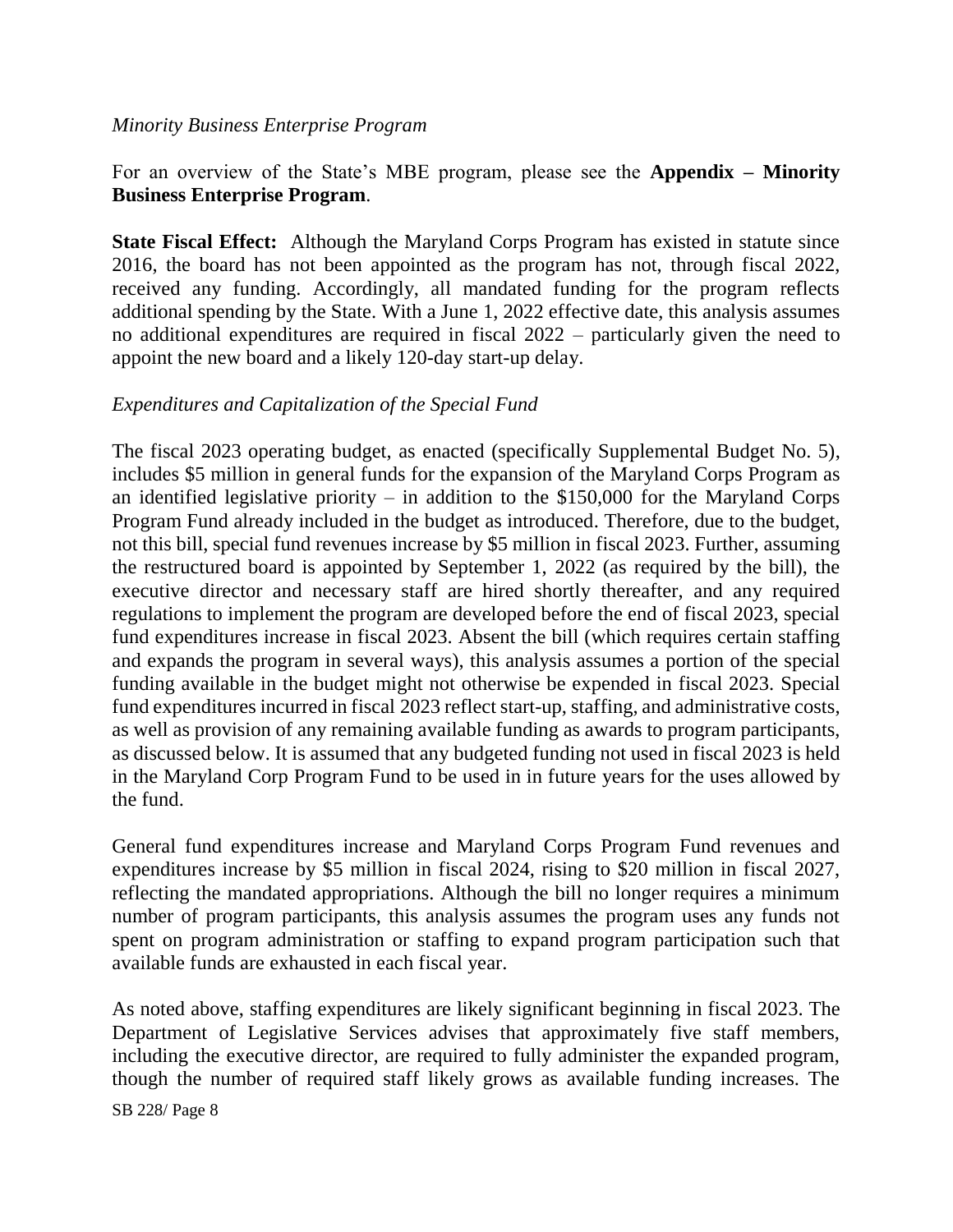Governor's Office on Service and Volunteerism is currently responsible for staffing the program and its board. However, because no funding has been allocated to the program from its creation through fiscal 2022, no staff are available to transfer to the new program.

Maryland Corps Program Fund expenditures related to hiring additional staff, therefore, are assumed to total \$379,265 in fiscal 2023 (which are fully covered by budgeted funding) and \$451,507 in fiscal 2024 (which accounts for 9% of the bill's mandated funding that year). This estimate reflects the cost of hiring two general program staff and two grant officers and an executive director. This analysis assumes that the executive director and program staff are hired October 1, 2022, which reflects the September 1, 2022 deadline for appointing new board members. It includes salaries, fringe benefits, one-time start-up costs, and ongoing operating expenses. To the extent that hiring staff is delayed, staffing costs are less in fiscal 2023.

|                                           | FY 2023   | <b>FY 2024</b> |
|-------------------------------------------|-----------|----------------|
| <b>New Positions</b>                      | 5.0       |                |
| Salaries and Fringe Benefits              | \$342,550 | \$446,180      |
| One-time Start-up Costs                   | 32,740    |                |
| <b>Operating Expenses</b>                 | 3,975     | 5,327          |
| <b>Total State Personnel Expenditures</b> | \$379,265 | \$451,507      |

Administrative activities for the program likely include, but are not limited to, (1) outreach, screening, and selection of regional operating partners and participating organizations; (2) application development, marketing, recruitment, and creation of a selection process for program participants; (3) processing stipends; (4) development of additional training and support services provided to program participants after the completion of services; (5) ongoing evaluation of opportunities to expand service in the State; and (6) ongoing evaluation of the program. Maryland 529 advises that, as a result of the bill, the Maryland Corps Program will likely need to collaborate with Maryland 529 to establish procedures relating to the disbursement of \$6,000 educational awards into a tax-exempt Maryland 529 account. However, it is assumed this can be accomplished with existing resources.

The board must also act as an intermediary for the AmeriCorps Program to secure federal funding and alleviate the administrative burden on State organizations seeking to participate in AmeriCorps programming. This analysis assumes existing administration of AmeriCorps grant programs housed within the Governor's Office on Service and Volunteerism will continue in parallel with the board acting as an intermediary and seeking to expand other grant opportunities in the State.

SB 228/ Page 9 Any funds remaining after staffing and administrative expenses, including budgeted funds in fiscal 2023, may be allocated toward stipends and other specified compensation and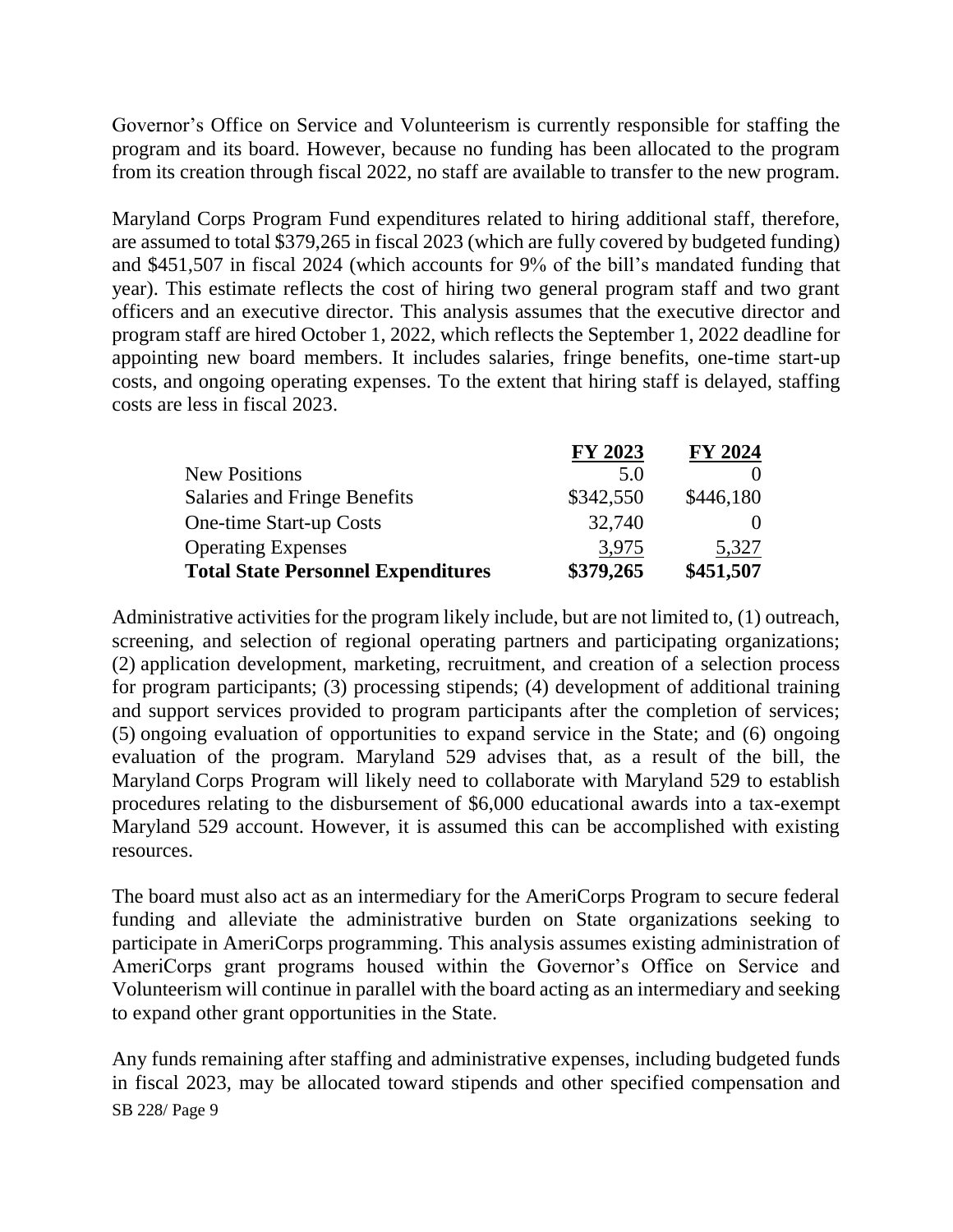wraparound services for program participants. Assuming a Maryland Corps Program participant completes a full nine months of service with about 40 hours of service per week, the monetary compensation for one program participant at \$15 per hour would total about \$21,600 for the nine months of service. The bill specifies that the board must adopt regulations regarding health insurance benefits and the potential for wraparound services for program participants. In addition, program participants will receive an education award of \$6,000, which must be deposited into a Maryland 529 account. All told, each program participant who completes nine months of full-time service costs the program around \$27,600, plus the value of any health insurance and wraparound services provided, which may be significant. Thus, under those assumptions, for every \$1 million allocated to the program, after staffing costs, the program could provide stipends and educational awards to as many as 36 participants, depending on the length of service, hourly pay rate, cost of health insurance benefits, and wraparound services provided. The actual number of participants that the program can support annually depends on the program designed by the board.

#### *Other Revenue Impacts*

To the extent large-scale employers participate and, thus, are required to provide matching funds, additional funds may be available to support additional participants or increase participant compensation.

To the extent of the Maryland Corps Program authority to (1) acquire, hold, and dispose of property; (2) sell, lease, or otherwise convey any property it owns; and (3) borrow money for a corporate purpose and mortgage or otherwise encumber its property as a security for the loan generates additional revenue, Maryland Corps Program Fund revenues increase. Additionally, the bill specifies that the board may accept gifts, contributions or loans of money, supplies, goods, and services. To the extent the board solicits and acquires such gifts, contributions, or loans, special fund revenues also increase.

Any effect on higher education revenues due to in-state tuition waivers under the restructured and expanded program cannot be reliably quantified but is assumed to be minimal.

# **Additional Information**

**Prior Introductions:** None.

**Designated Cross File:** HB 443 (Delegate Rosenberg) - Appropriations.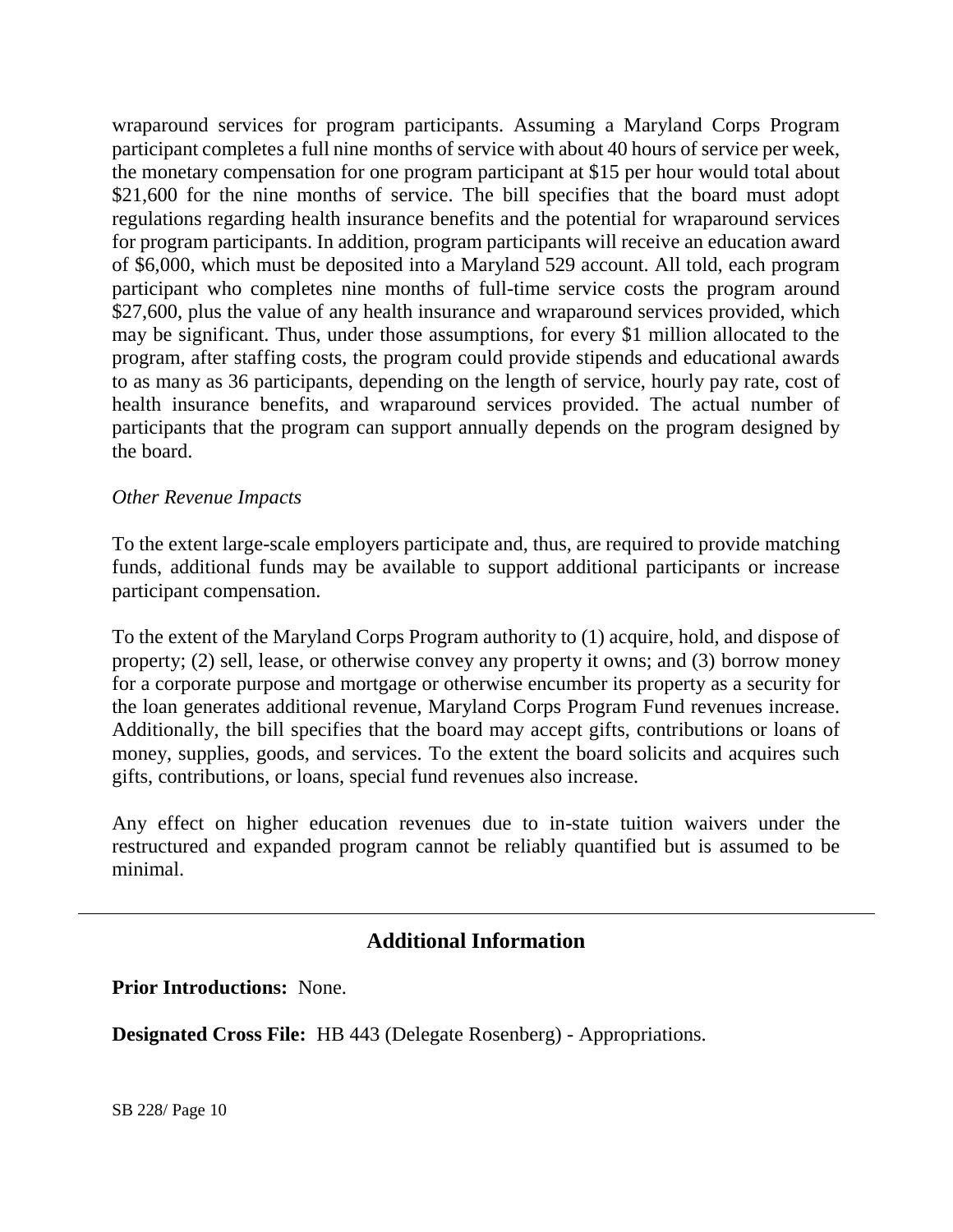**Information Source(s):** Comptroller's Office; Governor's Office; Maryland State Department of Education; Morgan State University; College Savings Plans of Maryland; Department of Budget and Management; Maryland Department of Labor; Department of Natural Resources; Maryland Department of Planning; Chesapeake Bay Trust; Department of Legislative Services - Office of Legislative Audits; Department of Legislative Services

| <b>Fiscal Note History:</b> | First Reader - February 7, 2022              |
|-----------------------------|----------------------------------------------|
| fnu2/clb                    | Third Reader - March 21, 2022                |
|                             | Revised - Amendment(s) - March 21, 2022      |
|                             | Enrolled - April 9, 2022                     |
|                             | Revised - Amendment(s) - April 9, 2022       |
|                             | Revised - Budget Information - April 9, 2022 |

Analysis by: Michael E. Sousane Direct Inquiries to:

(410) 946-5510 (301) 970-5510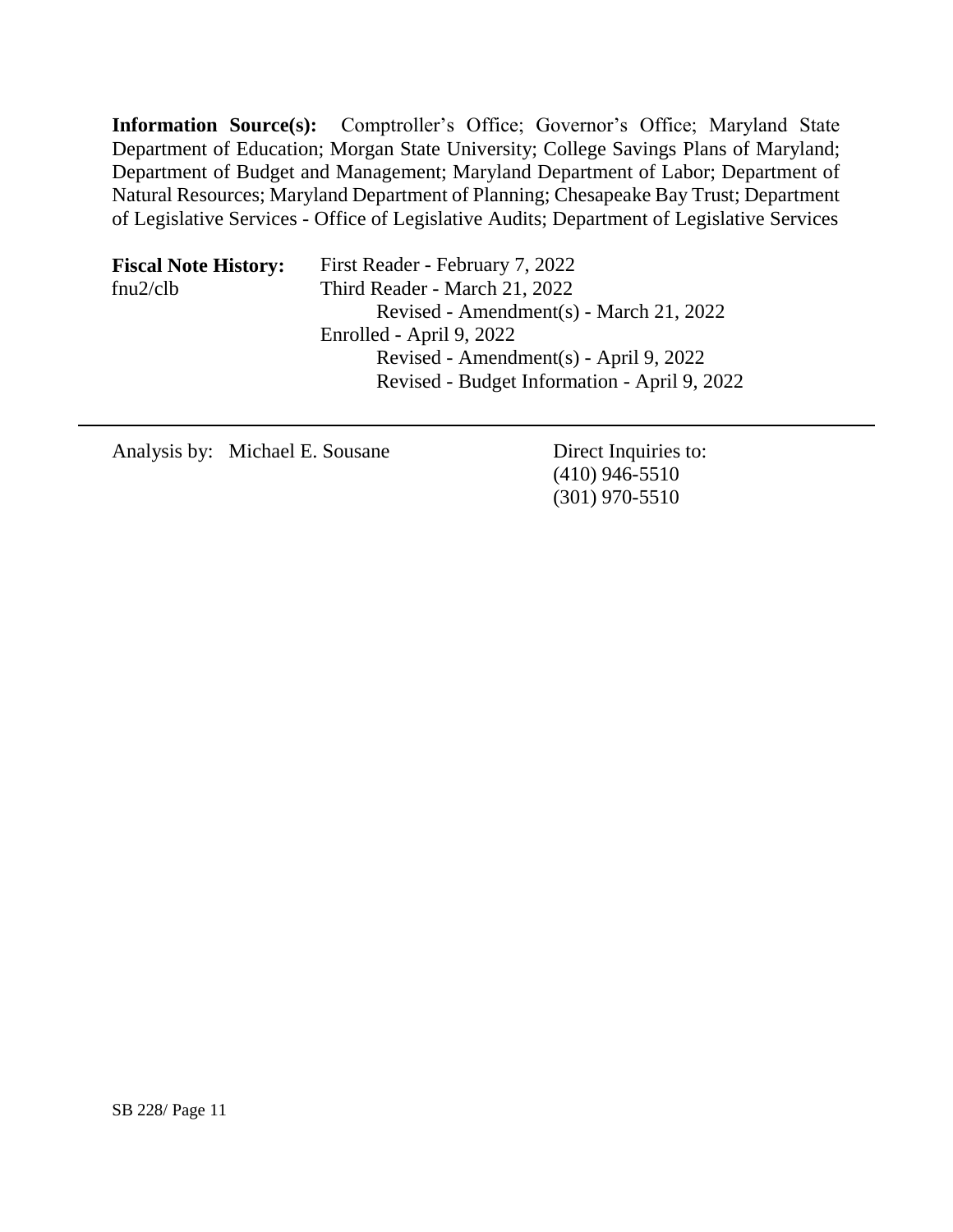# **Appendix – Minority Business Enterprise Program**

The State's Minority Business Enterprise (MBE) program requires that a statewide goal for MBE contract participation be established biennially through the regulatory process under the Administrative Procedure Act. The biennial statewide MBE goal is established by the Special Secretary for the Governor's Office of Small, Minority, and Women Business Affairs (GOSBA), in consultation with the Secretary of Transportation and the Attorney General. In a year in which there is a delay in establishing the overall goal, the previous year's goal applies. The Special Secretary is also required to establish biennial guidelines for State procurement units to consider in deciding whether to establish subgoals for different minority groups recognized in statute. In a year in which there is a delay in issuing the guidelines, the previous year's guidelines apply. The Maryland Department of Transportation (MDOT) is the State's MBE certification agency.

In August 2013, GOSBA announced a new statewide goal of 29% MBE participation that applied to fiscal 2014 and 2015; as no new goal has been established, the 29% goal remains in effect for fiscal 2022. GOSBA issued subgoal guidelines in July 2011 and then updated them effective August 2020, as summarized in **Exhibit 1.** The guidelines state that subgoals may be used only when the overall MBE goal for a contract is greater than or equal to the sum of all recommended subgoals for the appropriate industry, plus two. MBE prime contractors may count their own work for up to 50% of a contract's MBE goal and up to 100% of any contract subgoal. Their full participation counts toward the State's 29% goal.

|              | Architectural/ |     | <b>Information</b><br><b>Construction Engineering Maintenance Technology Services Equipment</b> |     |     | Supplies/ |
|--------------|----------------|-----|-------------------------------------------------------------------------------------------------|-----|-----|-----------|
| African      |                |     |                                                                                                 |     |     |           |
| American     | 8%             | 7%  | 9%                                                                                              | 10% |     | 6%        |
| Hispanic     |                |     | 3%                                                                                              |     | 2%  | 2%        |
| Asian        |                |     | 2%                                                                                              |     | 3%  |           |
| Women        | 11%            | 10% |                                                                                                 | 10% | 10% | 8%        |
| <b>Total</b> | 19%            | 17% | <b>14%</b>                                                                                      | 20% | 15% | 16%       |
| Total $+2$   | 21%            | 19% | 16%                                                                                             | 22% | 17% | 18%       |

**Exhibit 1 Subgoal Guidelines for Minority Business Enterprise Participation**

Source: Governor's Office of Small, Minority, and Women Business Affairs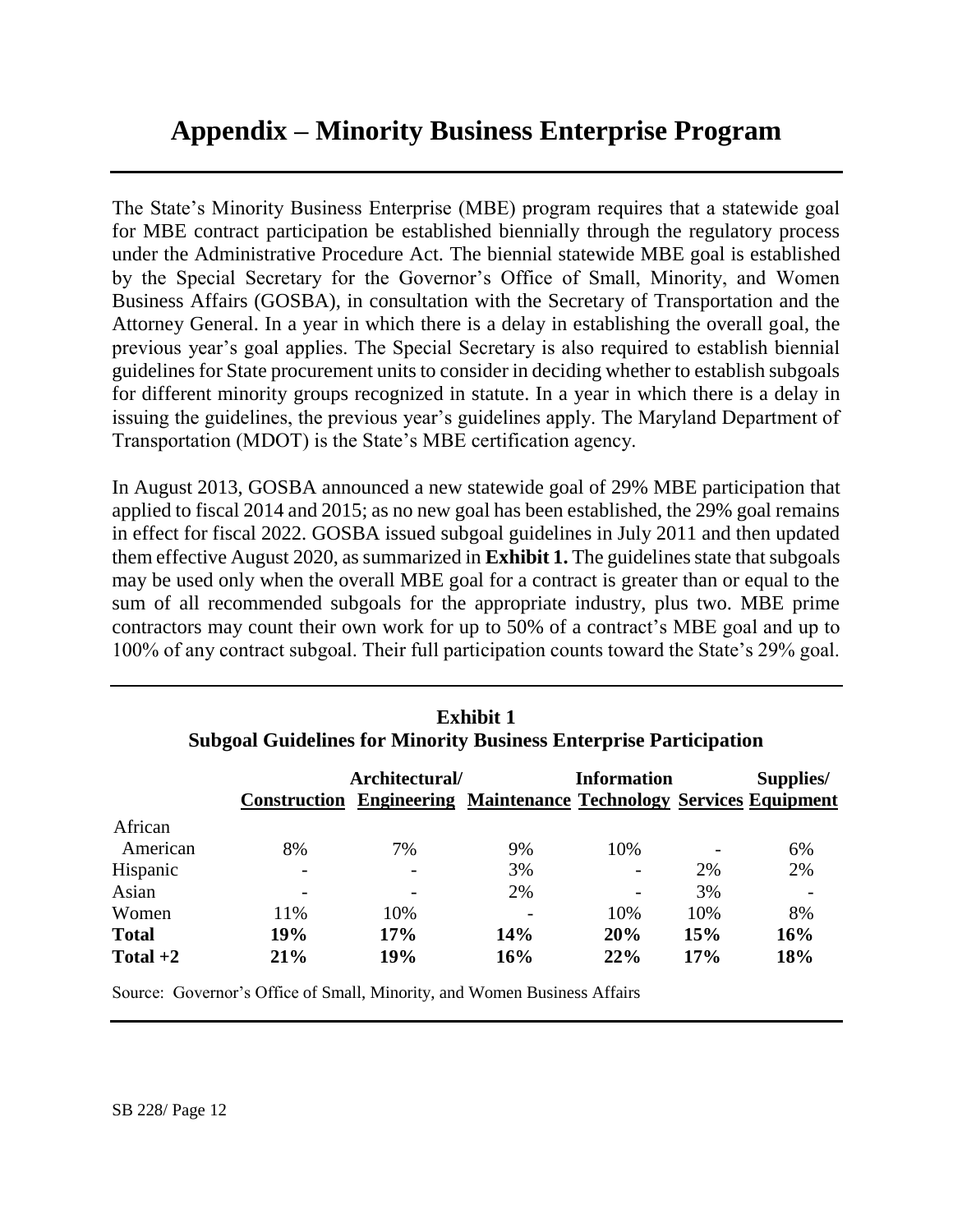There are no penalties for agencies that fail to reach the statewide target. Instead, agencies are required to use race-neutral strategies to encourage greater MBE participation in State procurements.

#### *History and Rationale of the Minority Business Enterprise Program*

In 1989, the U.S. Supreme Court held in the *City of Richmond v. J.A. Croson Co.* that state or local MBE programs using race-based classifications are subject to strict scrutiny under the equal protection clause of the Fourteenth Amendment to the U.S. Constitution. In addition, the ruling held that an MBE program must demonstrate clear evidence that the program is narrowly tailored to address actual disparities in the marketplace for the jurisdiction that operates the program. As a result, prior to each reauthorization of the State's MBE program, the State conducts a disparity study to determine whether there is continued evidence that MBEs are underutilized in State contracting.

The disparity study completed in 2017 serves as the basis for the most recent reauthorization of the MBE program. It found continued and ongoing disparities in the overall annual wages, business earnings, and rates of business formation between nonminority males and minorities and women in Maryland. For instance, average annual wages for African Americans (both men and women) were 37% lower than for comparable nonminority males; average annual wages for nonminority women were 33% lower than for comparable nonminority males. It also found continued disparities in the use of MBEs by the State compared to their availability in the marketplace to perform work in designated categories of work. For instance, African American-owned construction businesses were paid 5.1% of State construction contract dollars, but they made up 10.3% of the construction sector in the relevant State marketplace. Nonminority women-owned construction businesses were paid 7.5% of State construction contract dollars but made up 13.7% of the construction sector. According to the analysis, these differences were large and statistically significant.

The MBE program is scheduled to terminate July 1, 2022; Chapter 340 of 2017, which reauthorized the program for the eighth time since its inception, required a new disparity study to be completed by September 2021 to inform the subsequent reauthorization process. However, MDOT has requested an extension to September 2023 due to delays in procuring a consultant to conduct the study. The program may be reauthorized in its current form pending the completion of the study. **Exhibit 2** provides MBE participation rates for major Executive Branch agencies based on contract awards made during fiscal 2020, the most recent year for which data is available.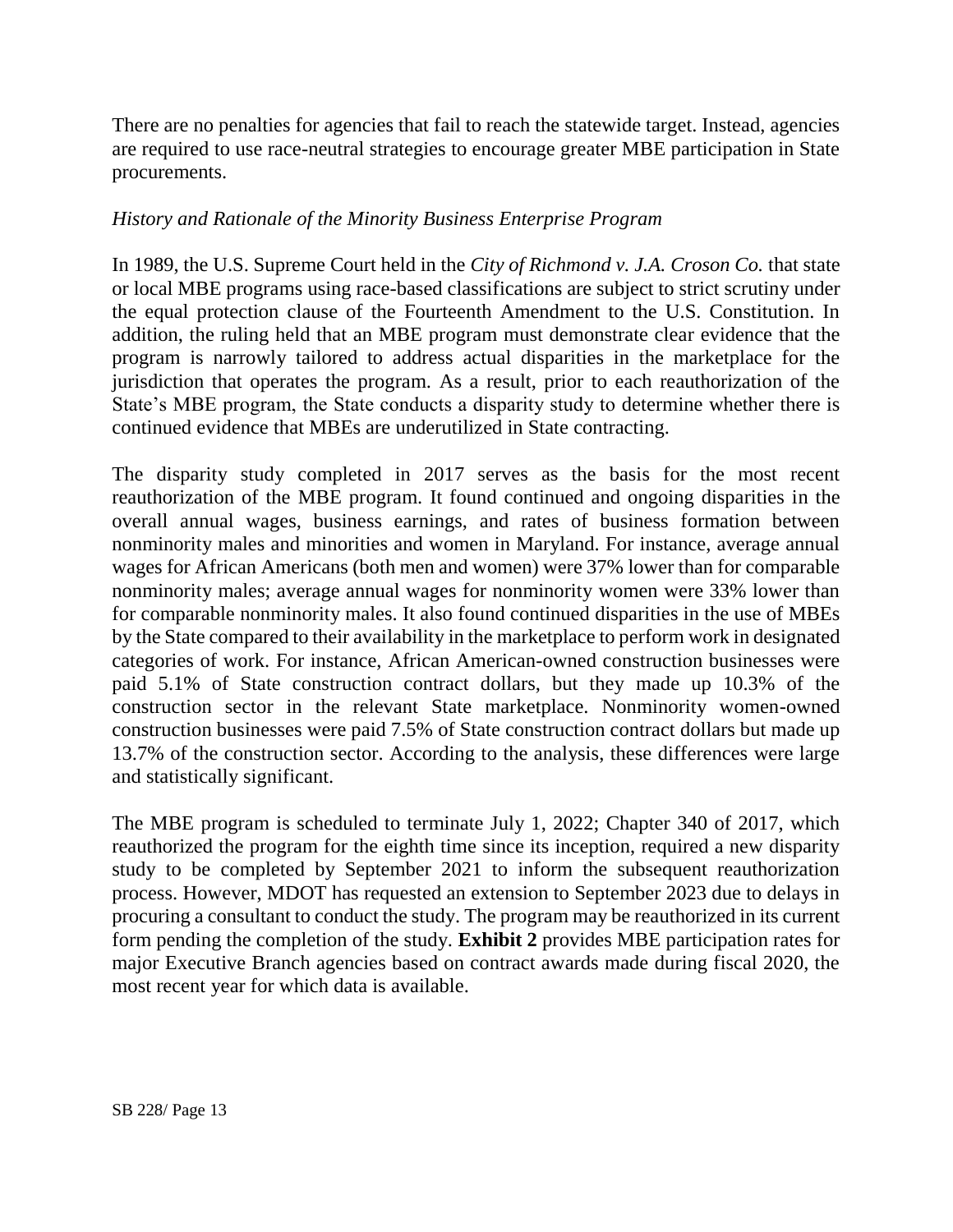| <b>Exhibit 2</b>                                                   |
|--------------------------------------------------------------------|
| <b>Minority Business Enterprise Participation Rates, by Agency</b> |
| <b>Fiscal 2020</b>                                                 |

| <b>Cabinet Agency</b>                          | % Participation |
|------------------------------------------------|-----------------|
| Aging                                          | 0.6%            |
| Agriculture                                    | 7.2%            |
| <b>Budget and Management</b>                   | 0.8%            |
| Commerce                                       | 9.1%            |
| Education                                      | 3.7%            |
| Environment                                    | 9.0%            |
| <b>Executive Department</b>                    | 1.4%            |
| <b>General Services</b>                        | 16.5%           |
| Health                                         | 10.5%           |
| <b>Higher Education Commission</b>             | 1.1%            |
| Housing and Community Development              | 20.9%           |
| <b>Human Services</b>                          | 7.2%            |
| <b>Information Technology</b>                  | 3.7%            |
| <b>Juvenile Services</b>                       | 5.6%            |
| Labor                                          | 6.0%            |
| Military                                       | 3.3%            |
| <b>Natural Resources</b>                       | 2.5%            |
| Planning                                       | 6.6%            |
| <b>State Police</b>                            | 24.0%           |
| <b>Public Safety and Correctional Services</b> | 11.3%           |
| Transportation - Aviation Administration       | 25.0%           |
| Transportation – Motor Vehicle Administration  | 38.6%           |
| Transportation – Office of the Secretary       | 22.0%           |
| Transportation - Port Administration           | 14.3%           |
| Transportation – State Highway Administration  | 18.4%           |
| Transportation - Transit Administration        | 17.0%           |
| Transportation - Transportation Authority      | 20.3%           |
| <b>Statewide Total</b> <sup>1</sup>            | 14.1%           |

<sup>1</sup> Includes the University System of Maryland, Morgan State University, St. Mary's College of Maryland, and non-Cabinet agencies.

Source: Governor's Office of Small, Minority, and Women Business Affairs